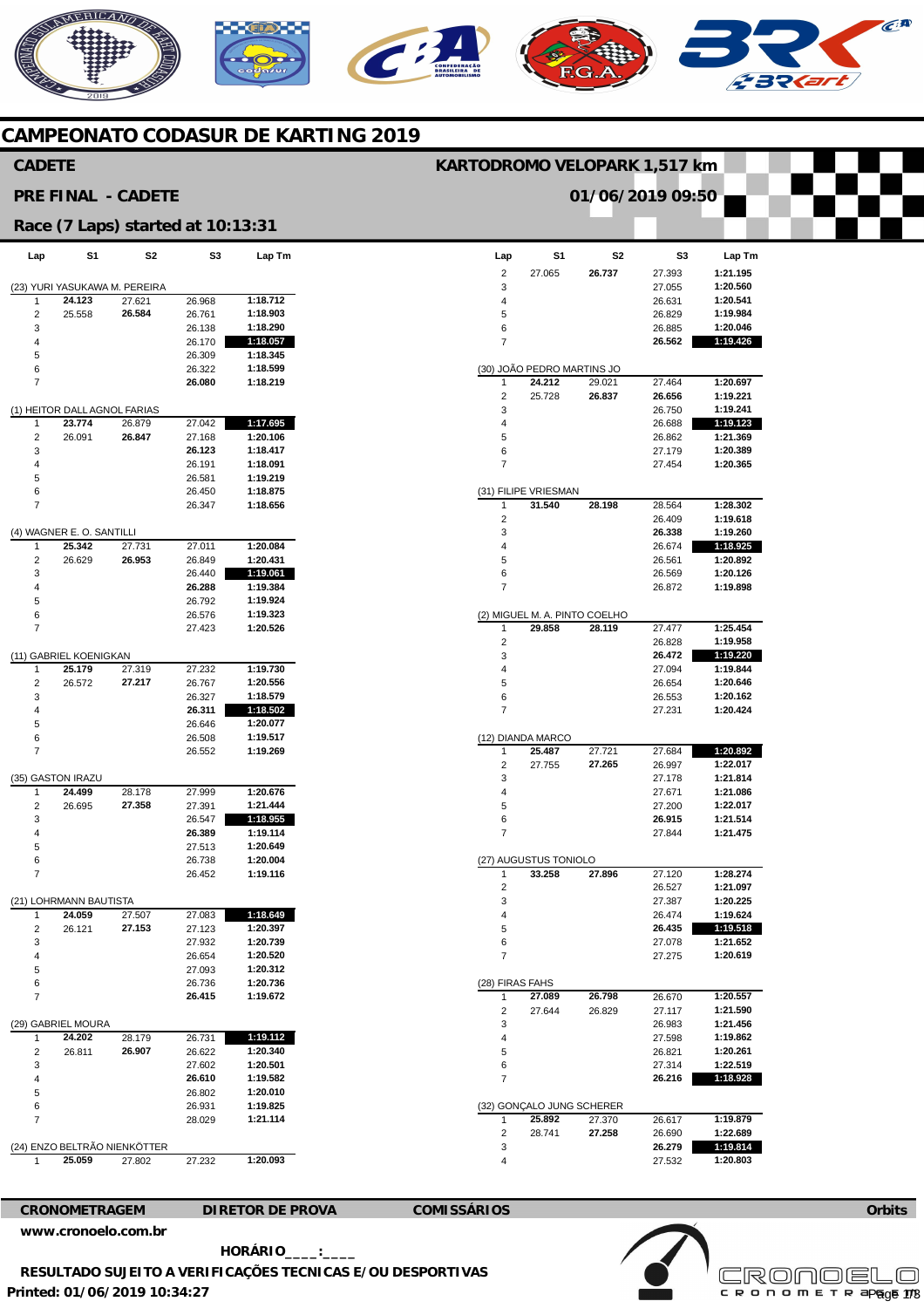# **AERICANO**  $\epsilon$ **A** Ci **22421**

## **CAMPEONATO CODASUR DE KARTING 2019**

| 01/06/2019 09:50<br><b>PRE FINAL - CADETE</b><br>Race (7 Laps) started at 10:13:31<br>S <sub>1</sub><br>S <sub>2</sub><br>S <sub>3</sub><br>S <sub>1</sub><br>S <sub>2</sub><br>S <sub>3</sub><br>Lap Tm<br>Lap Tm<br>Lap<br>Lap<br>1:23.145<br>5<br>26.649<br>6<br>1:21.374<br>26.939<br>(36) FEDERICO BARRETO<br>34.570<br>28.613<br>1:30.751<br>$\overline{7}$<br>1:20.904<br>27.568<br>27.686<br>$\mathbf{1}$<br>$\overline{c}$<br>27.384<br>1:21.358<br>(25) ROMULLO HENRIQUE RIBAS<br>3<br>27.120<br>1:21.296<br>1:25.662<br>27.664<br>28.760<br>29.238<br>1:50.320<br>$\mathbf{1}$<br>$\overline{4}$<br>28.811<br>$\overline{2}$<br>1:19.780<br>1:23.279<br>26.480<br>5<br>27.502<br>3<br>26.285<br>1:19.444<br>6<br>27.422<br>1:21.737<br>1:18.745<br>$\overline{7}$<br>1:21.272<br>26.675<br>27.256<br>4<br>5<br>26.714<br>1:21.997<br>1:22.265<br>6<br>26.864<br>(19) SANTINO DORE DE MIGUEL<br>$\overline{7}$<br>29.283<br>27.992<br>27.599<br>1:24.874<br>27.167<br>1:20.245<br>$\mathbf{1}$<br>$\overline{c}$<br>1:19.194<br>26.605<br>3<br>26.432<br>1:19.057<br>(10) PANETTA SANTINO<br>24.572<br>27.749<br>27.569<br>1:19.890<br>1:19.228<br>27.237<br>1<br>4<br>$\overline{2}$<br>27.020<br>27.394<br>27.569<br>1:21.983<br>5<br>27.138<br>1:19.906<br>3<br>26.817<br>1:20.567<br>6<br>26.606<br>1:19.466<br>1:22.491<br>$\overline{7}$<br>2:01.773<br>4<br>28.248<br>28.452<br>5<br>27.049<br>1:22.150<br>1:23.274<br>6<br>27.195<br>(8) ALFREDINHO IBIAPINA<br>$\overline{7}$<br>1:19.218<br>27.232<br>1:20.527<br>24.346<br>27.419<br>27.453<br>1<br>$\overline{c}$<br>27.138<br>27.049<br>26.400<br>1:20.587<br>(17) IVÁN A. BENITEZ BEJARANO<br>3<br>1:18.675<br>26.266<br>1:27.442<br>32.304<br>27.897<br>1:18.698<br>27.241<br>$\mathbf{1}$<br>26.340<br>$\overline{4}$<br>1:20.518<br>$\overline{2}$<br>26.770<br>5<br>1:18.962<br>26.370<br>3<br>27.282<br>1:20.803<br>26.238<br>1:18.985<br>6<br>26.910<br>$\overline{7}$<br>4<br>1:25.416<br>1:20.539<br>2:12.893<br>5<br>26.714<br>1:21.050<br>6<br>26.949<br>1:20.945<br>(39) REGYS R. G. DE MATOS FILHO<br>$\overline{7}$<br>1:21.533<br>1:22.265<br>26.268<br>27.614<br>27.651<br>27.194<br>$\mathbf{1}$<br>1:21.976<br>$\overline{2}$<br>27.611<br>3<br>(9) PEREZ AYRTON<br>27.930<br>1:47.508<br>36.175<br>28.115<br>1:31.887<br>27.597<br>1:23.442<br>27.727<br>1<br>4<br>$\overline{2}$<br>27.367<br>1:20.784<br>5<br>27.676<br>1:22.660<br>1:20.830<br>1:22.281<br>3<br>27.386<br>6<br>27.519<br>$\overline{7}$<br>1:21.000<br>27.213<br>1:21.730<br>4<br>27.405<br>1:21.143<br>5<br>27.368<br>6<br>1:21.533<br>27.459<br>(3) PEDRO H. REIS MENEZES LINS<br>$\overline{7}$<br>28.066<br>1:21.175<br>27.187<br>1:22.516<br>24.240<br>28.869<br>1:58.463<br>$\overline{c}$<br>27.704<br>(34) MÁXIMO CASTRO ESTÉVEZ<br>1:29.313<br>3<br>34.267<br>1:33.461<br>27.744<br>1:23.465<br>27.882<br>$\mathbf{1}$<br>4<br>$\overline{2}$<br>5<br>27.657<br>1:23.099<br>27.418<br>1:22.472<br>27.547<br>1:22.911<br>27.403<br>1:22.073<br>3<br>6<br>$\overline{7}$<br>4<br>27.306<br>1:22.162<br>27.513<br>1:21.982<br>27.535<br>5<br>1:22.678<br>28.058<br>1:23.994<br>6<br>(38) GUILHERME FAVARETE<br>1:23.553<br>1:04.367<br>2:01.526<br>$\overline{7}$<br>28.390<br>29.419<br>27.740<br>$\mathbf{1}$<br>1:22.679<br>$\overline{2}$<br>27.647<br>3<br>(40) PAULO S. WILLEMANN FILHO<br>27.878<br>1:22.613<br>29.772<br>1:25.494<br>26.652<br>29.070<br>$\overline{4}$<br>27.873<br>1:23.178<br>1<br>$\overline{\mathbf{c}}$<br>1:23.230<br>1:24.627<br>28.410<br>5<br>27.496<br>1:22.315<br>3<br>28.925<br>1:24.072<br>6<br>27.445<br>27.970<br>1:22.248<br>1:24.166<br>27.873<br>4<br>$\overline{7}$<br>28.566<br>1:24.379<br>5<br>6<br>29.101<br>1:24.419<br>(22) PEDRO MARRIEZCURRENA.<br>$\overline{7}$<br>28.826<br>1:26.232<br>29.596<br>1:24.569<br>28.335<br>29.071<br>1<br>1:22.769<br>$\overline{2}$<br>28.131<br>(18) MARIANO LÓPEZ RIBEIRO<br>3<br>1:23.565<br>27.398<br>35.361<br>31.032<br>1:34.740<br>1:25.857<br>28.347<br>27.738<br>1<br>4<br>$\overline{2}$<br>28.277<br>1:23.212<br>5<br>27.861<br>1:24.879<br>28.233<br>1:23.483<br>27.638<br>3<br>6<br>1:52.905<br>1:24.194<br>27.254<br>1:23.284<br>4<br>28.212<br>$\overline{7}$<br>5<br>28.070<br>1:23.452<br>1:23.688<br>27.839<br>(33) BENJAMIN CHIRIBAO CLARES<br>6<br>1:23.187<br>$\overline{7}$<br>27.804<br>27.016<br>29.263<br>1:24.029<br>27.750<br>-1<br><b>DIRETOR DE PROVA</b><br><b>CRONOMETRAGEM</b> | <b>CADETE</b> |  |  |  |  | KARTODROMO VELOPARK 1,517 km |  |  |  |  |
|------------------------------------------------------------------------------------------------------------------------------------------------------------------------------------------------------------------------------------------------------------------------------------------------------------------------------------------------------------------------------------------------------------------------------------------------------------------------------------------------------------------------------------------------------------------------------------------------------------------------------------------------------------------------------------------------------------------------------------------------------------------------------------------------------------------------------------------------------------------------------------------------------------------------------------------------------------------------------------------------------------------------------------------------------------------------------------------------------------------------------------------------------------------------------------------------------------------------------------------------------------------------------------------------------------------------------------------------------------------------------------------------------------------------------------------------------------------------------------------------------------------------------------------------------------------------------------------------------------------------------------------------------------------------------------------------------------------------------------------------------------------------------------------------------------------------------------------------------------------------------------------------------------------------------------------------------------------------------------------------------------------------------------------------------------------------------------------------------------------------------------------------------------------------------------------------------------------------------------------------------------------------------------------------------------------------------------------------------------------------------------------------------------------------------------------------------------------------------------------------------------------------------------------------------------------------------------------------------------------------------------------------------------------------------------------------------------------------------------------------------------------------------------------------------------------------------------------------------------------------------------------------------------------------------------------------------------------------------------------------------------------------------------------------------------------------------------------------------------------------------------------------------------------------------------------------------------------------------------------------------------------------------------------------------------------------------------------------------------------------------------------------------------------------------------------------------------------------------------------------------------------------------------------------------------------------------------------------------------------------------------------------------------------------------------------------------------------------------------------------------------------------------------------------------------------------------------------------------------------------------------------------------------------------------------------------------------------------------------------------------------------------------------------------------------------------------------------------------------------------------------------------------------------------------------------------------------------------------------------------------------------------------------------------------------------------------------------------------------------------------------------------------------------------------------------------------------------------|---------------|--|--|--|--|------------------------------|--|--|--|--|
|                                                                                                                                                                                                                                                                                                                                                                                                                                                                                                                                                                                                                                                                                                                                                                                                                                                                                                                                                                                                                                                                                                                                                                                                                                                                                                                                                                                                                                                                                                                                                                                                                                                                                                                                                                                                                                                                                                                                                                                                                                                                                                                                                                                                                                                                                                                                                                                                                                                                                                                                                                                                                                                                                                                                                                                                                                                                                                                                                                                                                                                                                                                                                                                                                                                                                                                                                                                                                                                                                                                                                                                                                                                                                                                                                                                                                                                                                                                                                                                                                                                                                                                                                                                                                                                                                                                                                                                                                                                                        |               |  |  |  |  |                              |  |  |  |  |
|                                                                                                                                                                                                                                                                                                                                                                                                                                                                                                                                                                                                                                                                                                                                                                                                                                                                                                                                                                                                                                                                                                                                                                                                                                                                                                                                                                                                                                                                                                                                                                                                                                                                                                                                                                                                                                                                                                                                                                                                                                                                                                                                                                                                                                                                                                                                                                                                                                                                                                                                                                                                                                                                                                                                                                                                                                                                                                                                                                                                                                                                                                                                                                                                                                                                                                                                                                                                                                                                                                                                                                                                                                                                                                                                                                                                                                                                                                                                                                                                                                                                                                                                                                                                                                                                                                                                                                                                                                                                        |               |  |  |  |  |                              |  |  |  |  |
|                                                                                                                                                                                                                                                                                                                                                                                                                                                                                                                                                                                                                                                                                                                                                                                                                                                                                                                                                                                                                                                                                                                                                                                                                                                                                                                                                                                                                                                                                                                                                                                                                                                                                                                                                                                                                                                                                                                                                                                                                                                                                                                                                                                                                                                                                                                                                                                                                                                                                                                                                                                                                                                                                                                                                                                                                                                                                                                                                                                                                                                                                                                                                                                                                                                                                                                                                                                                                                                                                                                                                                                                                                                                                                                                                                                                                                                                                                                                                                                                                                                                                                                                                                                                                                                                                                                                                                                                                                                                        |               |  |  |  |  |                              |  |  |  |  |
|                                                                                                                                                                                                                                                                                                                                                                                                                                                                                                                                                                                                                                                                                                                                                                                                                                                                                                                                                                                                                                                                                                                                                                                                                                                                                                                                                                                                                                                                                                                                                                                                                                                                                                                                                                                                                                                                                                                                                                                                                                                                                                                                                                                                                                                                                                                                                                                                                                                                                                                                                                                                                                                                                                                                                                                                                                                                                                                                                                                                                                                                                                                                                                                                                                                                                                                                                                                                                                                                                                                                                                                                                                                                                                                                                                                                                                                                                                                                                                                                                                                                                                                                                                                                                                                                                                                                                                                                                                                                        |               |  |  |  |  |                              |  |  |  |  |
|                                                                                                                                                                                                                                                                                                                                                                                                                                                                                                                                                                                                                                                                                                                                                                                                                                                                                                                                                                                                                                                                                                                                                                                                                                                                                                                                                                                                                                                                                                                                                                                                                                                                                                                                                                                                                                                                                                                                                                                                                                                                                                                                                                                                                                                                                                                                                                                                                                                                                                                                                                                                                                                                                                                                                                                                                                                                                                                                                                                                                                                                                                                                                                                                                                                                                                                                                                                                                                                                                                                                                                                                                                                                                                                                                                                                                                                                                                                                                                                                                                                                                                                                                                                                                                                                                                                                                                                                                                                                        |               |  |  |  |  |                              |  |  |  |  |
|                                                                                                                                                                                                                                                                                                                                                                                                                                                                                                                                                                                                                                                                                                                                                                                                                                                                                                                                                                                                                                                                                                                                                                                                                                                                                                                                                                                                                                                                                                                                                                                                                                                                                                                                                                                                                                                                                                                                                                                                                                                                                                                                                                                                                                                                                                                                                                                                                                                                                                                                                                                                                                                                                                                                                                                                                                                                                                                                                                                                                                                                                                                                                                                                                                                                                                                                                                                                                                                                                                                                                                                                                                                                                                                                                                                                                                                                                                                                                                                                                                                                                                                                                                                                                                                                                                                                                                                                                                                                        |               |  |  |  |  |                              |  |  |  |  |
|                                                                                                                                                                                                                                                                                                                                                                                                                                                                                                                                                                                                                                                                                                                                                                                                                                                                                                                                                                                                                                                                                                                                                                                                                                                                                                                                                                                                                                                                                                                                                                                                                                                                                                                                                                                                                                                                                                                                                                                                                                                                                                                                                                                                                                                                                                                                                                                                                                                                                                                                                                                                                                                                                                                                                                                                                                                                                                                                                                                                                                                                                                                                                                                                                                                                                                                                                                                                                                                                                                                                                                                                                                                                                                                                                                                                                                                                                                                                                                                                                                                                                                                                                                                                                                                                                                                                                                                                                                                                        |               |  |  |  |  |                              |  |  |  |  |
|                                                                                                                                                                                                                                                                                                                                                                                                                                                                                                                                                                                                                                                                                                                                                                                                                                                                                                                                                                                                                                                                                                                                                                                                                                                                                                                                                                                                                                                                                                                                                                                                                                                                                                                                                                                                                                                                                                                                                                                                                                                                                                                                                                                                                                                                                                                                                                                                                                                                                                                                                                                                                                                                                                                                                                                                                                                                                                                                                                                                                                                                                                                                                                                                                                                                                                                                                                                                                                                                                                                                                                                                                                                                                                                                                                                                                                                                                                                                                                                                                                                                                                                                                                                                                                                                                                                                                                                                                                                                        |               |  |  |  |  |                              |  |  |  |  |
|                                                                                                                                                                                                                                                                                                                                                                                                                                                                                                                                                                                                                                                                                                                                                                                                                                                                                                                                                                                                                                                                                                                                                                                                                                                                                                                                                                                                                                                                                                                                                                                                                                                                                                                                                                                                                                                                                                                                                                                                                                                                                                                                                                                                                                                                                                                                                                                                                                                                                                                                                                                                                                                                                                                                                                                                                                                                                                                                                                                                                                                                                                                                                                                                                                                                                                                                                                                                                                                                                                                                                                                                                                                                                                                                                                                                                                                                                                                                                                                                                                                                                                                                                                                                                                                                                                                                                                                                                                                                        |               |  |  |  |  |                              |  |  |  |  |
|                                                                                                                                                                                                                                                                                                                                                                                                                                                                                                                                                                                                                                                                                                                                                                                                                                                                                                                                                                                                                                                                                                                                                                                                                                                                                                                                                                                                                                                                                                                                                                                                                                                                                                                                                                                                                                                                                                                                                                                                                                                                                                                                                                                                                                                                                                                                                                                                                                                                                                                                                                                                                                                                                                                                                                                                                                                                                                                                                                                                                                                                                                                                                                                                                                                                                                                                                                                                                                                                                                                                                                                                                                                                                                                                                                                                                                                                                                                                                                                                                                                                                                                                                                                                                                                                                                                                                                                                                                                                        |               |  |  |  |  |                              |  |  |  |  |
|                                                                                                                                                                                                                                                                                                                                                                                                                                                                                                                                                                                                                                                                                                                                                                                                                                                                                                                                                                                                                                                                                                                                                                                                                                                                                                                                                                                                                                                                                                                                                                                                                                                                                                                                                                                                                                                                                                                                                                                                                                                                                                                                                                                                                                                                                                                                                                                                                                                                                                                                                                                                                                                                                                                                                                                                                                                                                                                                                                                                                                                                                                                                                                                                                                                                                                                                                                                                                                                                                                                                                                                                                                                                                                                                                                                                                                                                                                                                                                                                                                                                                                                                                                                                                                                                                                                                                                                                                                                                        |               |  |  |  |  |                              |  |  |  |  |
|                                                                                                                                                                                                                                                                                                                                                                                                                                                                                                                                                                                                                                                                                                                                                                                                                                                                                                                                                                                                                                                                                                                                                                                                                                                                                                                                                                                                                                                                                                                                                                                                                                                                                                                                                                                                                                                                                                                                                                                                                                                                                                                                                                                                                                                                                                                                                                                                                                                                                                                                                                                                                                                                                                                                                                                                                                                                                                                                                                                                                                                                                                                                                                                                                                                                                                                                                                                                                                                                                                                                                                                                                                                                                                                                                                                                                                                                                                                                                                                                                                                                                                                                                                                                                                                                                                                                                                                                                                                                        |               |  |  |  |  |                              |  |  |  |  |
|                                                                                                                                                                                                                                                                                                                                                                                                                                                                                                                                                                                                                                                                                                                                                                                                                                                                                                                                                                                                                                                                                                                                                                                                                                                                                                                                                                                                                                                                                                                                                                                                                                                                                                                                                                                                                                                                                                                                                                                                                                                                                                                                                                                                                                                                                                                                                                                                                                                                                                                                                                                                                                                                                                                                                                                                                                                                                                                                                                                                                                                                                                                                                                                                                                                                                                                                                                                                                                                                                                                                                                                                                                                                                                                                                                                                                                                                                                                                                                                                                                                                                                                                                                                                                                                                                                                                                                                                                                                                        |               |  |  |  |  |                              |  |  |  |  |
|                                                                                                                                                                                                                                                                                                                                                                                                                                                                                                                                                                                                                                                                                                                                                                                                                                                                                                                                                                                                                                                                                                                                                                                                                                                                                                                                                                                                                                                                                                                                                                                                                                                                                                                                                                                                                                                                                                                                                                                                                                                                                                                                                                                                                                                                                                                                                                                                                                                                                                                                                                                                                                                                                                                                                                                                                                                                                                                                                                                                                                                                                                                                                                                                                                                                                                                                                                                                                                                                                                                                                                                                                                                                                                                                                                                                                                                                                                                                                                                                                                                                                                                                                                                                                                                                                                                                                                                                                                                                        |               |  |  |  |  |                              |  |  |  |  |
|                                                                                                                                                                                                                                                                                                                                                                                                                                                                                                                                                                                                                                                                                                                                                                                                                                                                                                                                                                                                                                                                                                                                                                                                                                                                                                                                                                                                                                                                                                                                                                                                                                                                                                                                                                                                                                                                                                                                                                                                                                                                                                                                                                                                                                                                                                                                                                                                                                                                                                                                                                                                                                                                                                                                                                                                                                                                                                                                                                                                                                                                                                                                                                                                                                                                                                                                                                                                                                                                                                                                                                                                                                                                                                                                                                                                                                                                                                                                                                                                                                                                                                                                                                                                                                                                                                                                                                                                                                                                        |               |  |  |  |  |                              |  |  |  |  |
|                                                                                                                                                                                                                                                                                                                                                                                                                                                                                                                                                                                                                                                                                                                                                                                                                                                                                                                                                                                                                                                                                                                                                                                                                                                                                                                                                                                                                                                                                                                                                                                                                                                                                                                                                                                                                                                                                                                                                                                                                                                                                                                                                                                                                                                                                                                                                                                                                                                                                                                                                                                                                                                                                                                                                                                                                                                                                                                                                                                                                                                                                                                                                                                                                                                                                                                                                                                                                                                                                                                                                                                                                                                                                                                                                                                                                                                                                                                                                                                                                                                                                                                                                                                                                                                                                                                                                                                                                                                                        |               |  |  |  |  |                              |  |  |  |  |
|                                                                                                                                                                                                                                                                                                                                                                                                                                                                                                                                                                                                                                                                                                                                                                                                                                                                                                                                                                                                                                                                                                                                                                                                                                                                                                                                                                                                                                                                                                                                                                                                                                                                                                                                                                                                                                                                                                                                                                                                                                                                                                                                                                                                                                                                                                                                                                                                                                                                                                                                                                                                                                                                                                                                                                                                                                                                                                                                                                                                                                                                                                                                                                                                                                                                                                                                                                                                                                                                                                                                                                                                                                                                                                                                                                                                                                                                                                                                                                                                                                                                                                                                                                                                                                                                                                                                                                                                                                                                        |               |  |  |  |  |                              |  |  |  |  |
|                                                                                                                                                                                                                                                                                                                                                                                                                                                                                                                                                                                                                                                                                                                                                                                                                                                                                                                                                                                                                                                                                                                                                                                                                                                                                                                                                                                                                                                                                                                                                                                                                                                                                                                                                                                                                                                                                                                                                                                                                                                                                                                                                                                                                                                                                                                                                                                                                                                                                                                                                                                                                                                                                                                                                                                                                                                                                                                                                                                                                                                                                                                                                                                                                                                                                                                                                                                                                                                                                                                                                                                                                                                                                                                                                                                                                                                                                                                                                                                                                                                                                                                                                                                                                                                                                                                                                                                                                                                                        |               |  |  |  |  |                              |  |  |  |  |
|                                                                                                                                                                                                                                                                                                                                                                                                                                                                                                                                                                                                                                                                                                                                                                                                                                                                                                                                                                                                                                                                                                                                                                                                                                                                                                                                                                                                                                                                                                                                                                                                                                                                                                                                                                                                                                                                                                                                                                                                                                                                                                                                                                                                                                                                                                                                                                                                                                                                                                                                                                                                                                                                                                                                                                                                                                                                                                                                                                                                                                                                                                                                                                                                                                                                                                                                                                                                                                                                                                                                                                                                                                                                                                                                                                                                                                                                                                                                                                                                                                                                                                                                                                                                                                                                                                                                                                                                                                                                        |               |  |  |  |  |                              |  |  |  |  |
|                                                                                                                                                                                                                                                                                                                                                                                                                                                                                                                                                                                                                                                                                                                                                                                                                                                                                                                                                                                                                                                                                                                                                                                                                                                                                                                                                                                                                                                                                                                                                                                                                                                                                                                                                                                                                                                                                                                                                                                                                                                                                                                                                                                                                                                                                                                                                                                                                                                                                                                                                                                                                                                                                                                                                                                                                                                                                                                                                                                                                                                                                                                                                                                                                                                                                                                                                                                                                                                                                                                                                                                                                                                                                                                                                                                                                                                                                                                                                                                                                                                                                                                                                                                                                                                                                                                                                                                                                                                                        |               |  |  |  |  |                              |  |  |  |  |
|                                                                                                                                                                                                                                                                                                                                                                                                                                                                                                                                                                                                                                                                                                                                                                                                                                                                                                                                                                                                                                                                                                                                                                                                                                                                                                                                                                                                                                                                                                                                                                                                                                                                                                                                                                                                                                                                                                                                                                                                                                                                                                                                                                                                                                                                                                                                                                                                                                                                                                                                                                                                                                                                                                                                                                                                                                                                                                                                                                                                                                                                                                                                                                                                                                                                                                                                                                                                                                                                                                                                                                                                                                                                                                                                                                                                                                                                                                                                                                                                                                                                                                                                                                                                                                                                                                                                                                                                                                                                        |               |  |  |  |  |                              |  |  |  |  |
|                                                                                                                                                                                                                                                                                                                                                                                                                                                                                                                                                                                                                                                                                                                                                                                                                                                                                                                                                                                                                                                                                                                                                                                                                                                                                                                                                                                                                                                                                                                                                                                                                                                                                                                                                                                                                                                                                                                                                                                                                                                                                                                                                                                                                                                                                                                                                                                                                                                                                                                                                                                                                                                                                                                                                                                                                                                                                                                                                                                                                                                                                                                                                                                                                                                                                                                                                                                                                                                                                                                                                                                                                                                                                                                                                                                                                                                                                                                                                                                                                                                                                                                                                                                                                                                                                                                                                                                                                                                                        |               |  |  |  |  |                              |  |  |  |  |
|                                                                                                                                                                                                                                                                                                                                                                                                                                                                                                                                                                                                                                                                                                                                                                                                                                                                                                                                                                                                                                                                                                                                                                                                                                                                                                                                                                                                                                                                                                                                                                                                                                                                                                                                                                                                                                                                                                                                                                                                                                                                                                                                                                                                                                                                                                                                                                                                                                                                                                                                                                                                                                                                                                                                                                                                                                                                                                                                                                                                                                                                                                                                                                                                                                                                                                                                                                                                                                                                                                                                                                                                                                                                                                                                                                                                                                                                                                                                                                                                                                                                                                                                                                                                                                                                                                                                                                                                                                                                        |               |  |  |  |  |                              |  |  |  |  |
|                                                                                                                                                                                                                                                                                                                                                                                                                                                                                                                                                                                                                                                                                                                                                                                                                                                                                                                                                                                                                                                                                                                                                                                                                                                                                                                                                                                                                                                                                                                                                                                                                                                                                                                                                                                                                                                                                                                                                                                                                                                                                                                                                                                                                                                                                                                                                                                                                                                                                                                                                                                                                                                                                                                                                                                                                                                                                                                                                                                                                                                                                                                                                                                                                                                                                                                                                                                                                                                                                                                                                                                                                                                                                                                                                                                                                                                                                                                                                                                                                                                                                                                                                                                                                                                                                                                                                                                                                                                                        |               |  |  |  |  |                              |  |  |  |  |
|                                                                                                                                                                                                                                                                                                                                                                                                                                                                                                                                                                                                                                                                                                                                                                                                                                                                                                                                                                                                                                                                                                                                                                                                                                                                                                                                                                                                                                                                                                                                                                                                                                                                                                                                                                                                                                                                                                                                                                                                                                                                                                                                                                                                                                                                                                                                                                                                                                                                                                                                                                                                                                                                                                                                                                                                                                                                                                                                                                                                                                                                                                                                                                                                                                                                                                                                                                                                                                                                                                                                                                                                                                                                                                                                                                                                                                                                                                                                                                                                                                                                                                                                                                                                                                                                                                                                                                                                                                                                        |               |  |  |  |  |                              |  |  |  |  |
|                                                                                                                                                                                                                                                                                                                                                                                                                                                                                                                                                                                                                                                                                                                                                                                                                                                                                                                                                                                                                                                                                                                                                                                                                                                                                                                                                                                                                                                                                                                                                                                                                                                                                                                                                                                                                                                                                                                                                                                                                                                                                                                                                                                                                                                                                                                                                                                                                                                                                                                                                                                                                                                                                                                                                                                                                                                                                                                                                                                                                                                                                                                                                                                                                                                                                                                                                                                                                                                                                                                                                                                                                                                                                                                                                                                                                                                                                                                                                                                                                                                                                                                                                                                                                                                                                                                                                                                                                                                                        |               |  |  |  |  |                              |  |  |  |  |
|                                                                                                                                                                                                                                                                                                                                                                                                                                                                                                                                                                                                                                                                                                                                                                                                                                                                                                                                                                                                                                                                                                                                                                                                                                                                                                                                                                                                                                                                                                                                                                                                                                                                                                                                                                                                                                                                                                                                                                                                                                                                                                                                                                                                                                                                                                                                                                                                                                                                                                                                                                                                                                                                                                                                                                                                                                                                                                                                                                                                                                                                                                                                                                                                                                                                                                                                                                                                                                                                                                                                                                                                                                                                                                                                                                                                                                                                                                                                                                                                                                                                                                                                                                                                                                                                                                                                                                                                                                                                        |               |  |  |  |  |                              |  |  |  |  |
|                                                                                                                                                                                                                                                                                                                                                                                                                                                                                                                                                                                                                                                                                                                                                                                                                                                                                                                                                                                                                                                                                                                                                                                                                                                                                                                                                                                                                                                                                                                                                                                                                                                                                                                                                                                                                                                                                                                                                                                                                                                                                                                                                                                                                                                                                                                                                                                                                                                                                                                                                                                                                                                                                                                                                                                                                                                                                                                                                                                                                                                                                                                                                                                                                                                                                                                                                                                                                                                                                                                                                                                                                                                                                                                                                                                                                                                                                                                                                                                                                                                                                                                                                                                                                                                                                                                                                                                                                                                                        |               |  |  |  |  |                              |  |  |  |  |
|                                                                                                                                                                                                                                                                                                                                                                                                                                                                                                                                                                                                                                                                                                                                                                                                                                                                                                                                                                                                                                                                                                                                                                                                                                                                                                                                                                                                                                                                                                                                                                                                                                                                                                                                                                                                                                                                                                                                                                                                                                                                                                                                                                                                                                                                                                                                                                                                                                                                                                                                                                                                                                                                                                                                                                                                                                                                                                                                                                                                                                                                                                                                                                                                                                                                                                                                                                                                                                                                                                                                                                                                                                                                                                                                                                                                                                                                                                                                                                                                                                                                                                                                                                                                                                                                                                                                                                                                                                                                        |               |  |  |  |  |                              |  |  |  |  |
|                                                                                                                                                                                                                                                                                                                                                                                                                                                                                                                                                                                                                                                                                                                                                                                                                                                                                                                                                                                                                                                                                                                                                                                                                                                                                                                                                                                                                                                                                                                                                                                                                                                                                                                                                                                                                                                                                                                                                                                                                                                                                                                                                                                                                                                                                                                                                                                                                                                                                                                                                                                                                                                                                                                                                                                                                                                                                                                                                                                                                                                                                                                                                                                                                                                                                                                                                                                                                                                                                                                                                                                                                                                                                                                                                                                                                                                                                                                                                                                                                                                                                                                                                                                                                                                                                                                                                                                                                                                                        |               |  |  |  |  |                              |  |  |  |  |
|                                                                                                                                                                                                                                                                                                                                                                                                                                                                                                                                                                                                                                                                                                                                                                                                                                                                                                                                                                                                                                                                                                                                                                                                                                                                                                                                                                                                                                                                                                                                                                                                                                                                                                                                                                                                                                                                                                                                                                                                                                                                                                                                                                                                                                                                                                                                                                                                                                                                                                                                                                                                                                                                                                                                                                                                                                                                                                                                                                                                                                                                                                                                                                                                                                                                                                                                                                                                                                                                                                                                                                                                                                                                                                                                                                                                                                                                                                                                                                                                                                                                                                                                                                                                                                                                                                                                                                                                                                                                        |               |  |  |  |  |                              |  |  |  |  |
|                                                                                                                                                                                                                                                                                                                                                                                                                                                                                                                                                                                                                                                                                                                                                                                                                                                                                                                                                                                                                                                                                                                                                                                                                                                                                                                                                                                                                                                                                                                                                                                                                                                                                                                                                                                                                                                                                                                                                                                                                                                                                                                                                                                                                                                                                                                                                                                                                                                                                                                                                                                                                                                                                                                                                                                                                                                                                                                                                                                                                                                                                                                                                                                                                                                                                                                                                                                                                                                                                                                                                                                                                                                                                                                                                                                                                                                                                                                                                                                                                                                                                                                                                                                                                                                                                                                                                                                                                                                                        |               |  |  |  |  |                              |  |  |  |  |
|                                                                                                                                                                                                                                                                                                                                                                                                                                                                                                                                                                                                                                                                                                                                                                                                                                                                                                                                                                                                                                                                                                                                                                                                                                                                                                                                                                                                                                                                                                                                                                                                                                                                                                                                                                                                                                                                                                                                                                                                                                                                                                                                                                                                                                                                                                                                                                                                                                                                                                                                                                                                                                                                                                                                                                                                                                                                                                                                                                                                                                                                                                                                                                                                                                                                                                                                                                                                                                                                                                                                                                                                                                                                                                                                                                                                                                                                                                                                                                                                                                                                                                                                                                                                                                                                                                                                                                                                                                                                        |               |  |  |  |  |                              |  |  |  |  |
|                                                                                                                                                                                                                                                                                                                                                                                                                                                                                                                                                                                                                                                                                                                                                                                                                                                                                                                                                                                                                                                                                                                                                                                                                                                                                                                                                                                                                                                                                                                                                                                                                                                                                                                                                                                                                                                                                                                                                                                                                                                                                                                                                                                                                                                                                                                                                                                                                                                                                                                                                                                                                                                                                                                                                                                                                                                                                                                                                                                                                                                                                                                                                                                                                                                                                                                                                                                                                                                                                                                                                                                                                                                                                                                                                                                                                                                                                                                                                                                                                                                                                                                                                                                                                                                                                                                                                                                                                                                                        |               |  |  |  |  |                              |  |  |  |  |
|                                                                                                                                                                                                                                                                                                                                                                                                                                                                                                                                                                                                                                                                                                                                                                                                                                                                                                                                                                                                                                                                                                                                                                                                                                                                                                                                                                                                                                                                                                                                                                                                                                                                                                                                                                                                                                                                                                                                                                                                                                                                                                                                                                                                                                                                                                                                                                                                                                                                                                                                                                                                                                                                                                                                                                                                                                                                                                                                                                                                                                                                                                                                                                                                                                                                                                                                                                                                                                                                                                                                                                                                                                                                                                                                                                                                                                                                                                                                                                                                                                                                                                                                                                                                                                                                                                                                                                                                                                                                        |               |  |  |  |  |                              |  |  |  |  |
|                                                                                                                                                                                                                                                                                                                                                                                                                                                                                                                                                                                                                                                                                                                                                                                                                                                                                                                                                                                                                                                                                                                                                                                                                                                                                                                                                                                                                                                                                                                                                                                                                                                                                                                                                                                                                                                                                                                                                                                                                                                                                                                                                                                                                                                                                                                                                                                                                                                                                                                                                                                                                                                                                                                                                                                                                                                                                                                                                                                                                                                                                                                                                                                                                                                                                                                                                                                                                                                                                                                                                                                                                                                                                                                                                                                                                                                                                                                                                                                                                                                                                                                                                                                                                                                                                                                                                                                                                                                                        |               |  |  |  |  |                              |  |  |  |  |
|                                                                                                                                                                                                                                                                                                                                                                                                                                                                                                                                                                                                                                                                                                                                                                                                                                                                                                                                                                                                                                                                                                                                                                                                                                                                                                                                                                                                                                                                                                                                                                                                                                                                                                                                                                                                                                                                                                                                                                                                                                                                                                                                                                                                                                                                                                                                                                                                                                                                                                                                                                                                                                                                                                                                                                                                                                                                                                                                                                                                                                                                                                                                                                                                                                                                                                                                                                                                                                                                                                                                                                                                                                                                                                                                                                                                                                                                                                                                                                                                                                                                                                                                                                                                                                                                                                                                                                                                                                                                        |               |  |  |  |  |                              |  |  |  |  |
|                                                                                                                                                                                                                                                                                                                                                                                                                                                                                                                                                                                                                                                                                                                                                                                                                                                                                                                                                                                                                                                                                                                                                                                                                                                                                                                                                                                                                                                                                                                                                                                                                                                                                                                                                                                                                                                                                                                                                                                                                                                                                                                                                                                                                                                                                                                                                                                                                                                                                                                                                                                                                                                                                                                                                                                                                                                                                                                                                                                                                                                                                                                                                                                                                                                                                                                                                                                                                                                                                                                                                                                                                                                                                                                                                                                                                                                                                                                                                                                                                                                                                                                                                                                                                                                                                                                                                                                                                                                                        |               |  |  |  |  |                              |  |  |  |  |
|                                                                                                                                                                                                                                                                                                                                                                                                                                                                                                                                                                                                                                                                                                                                                                                                                                                                                                                                                                                                                                                                                                                                                                                                                                                                                                                                                                                                                                                                                                                                                                                                                                                                                                                                                                                                                                                                                                                                                                                                                                                                                                                                                                                                                                                                                                                                                                                                                                                                                                                                                                                                                                                                                                                                                                                                                                                                                                                                                                                                                                                                                                                                                                                                                                                                                                                                                                                                                                                                                                                                                                                                                                                                                                                                                                                                                                                                                                                                                                                                                                                                                                                                                                                                                                                                                                                                                                                                                                                                        |               |  |  |  |  |                              |  |  |  |  |
|                                                                                                                                                                                                                                                                                                                                                                                                                                                                                                                                                                                                                                                                                                                                                                                                                                                                                                                                                                                                                                                                                                                                                                                                                                                                                                                                                                                                                                                                                                                                                                                                                                                                                                                                                                                                                                                                                                                                                                                                                                                                                                                                                                                                                                                                                                                                                                                                                                                                                                                                                                                                                                                                                                                                                                                                                                                                                                                                                                                                                                                                                                                                                                                                                                                                                                                                                                                                                                                                                                                                                                                                                                                                                                                                                                                                                                                                                                                                                                                                                                                                                                                                                                                                                                                                                                                                                                                                                                                                        |               |  |  |  |  |                              |  |  |  |  |
|                                                                                                                                                                                                                                                                                                                                                                                                                                                                                                                                                                                                                                                                                                                                                                                                                                                                                                                                                                                                                                                                                                                                                                                                                                                                                                                                                                                                                                                                                                                                                                                                                                                                                                                                                                                                                                                                                                                                                                                                                                                                                                                                                                                                                                                                                                                                                                                                                                                                                                                                                                                                                                                                                                                                                                                                                                                                                                                                                                                                                                                                                                                                                                                                                                                                                                                                                                                                                                                                                                                                                                                                                                                                                                                                                                                                                                                                                                                                                                                                                                                                                                                                                                                                                                                                                                                                                                                                                                                                        |               |  |  |  |  |                              |  |  |  |  |
|                                                                                                                                                                                                                                                                                                                                                                                                                                                                                                                                                                                                                                                                                                                                                                                                                                                                                                                                                                                                                                                                                                                                                                                                                                                                                                                                                                                                                                                                                                                                                                                                                                                                                                                                                                                                                                                                                                                                                                                                                                                                                                                                                                                                                                                                                                                                                                                                                                                                                                                                                                                                                                                                                                                                                                                                                                                                                                                                                                                                                                                                                                                                                                                                                                                                                                                                                                                                                                                                                                                                                                                                                                                                                                                                                                                                                                                                                                                                                                                                                                                                                                                                                                                                                                                                                                                                                                                                                                                                        |               |  |  |  |  |                              |  |  |  |  |
|                                                                                                                                                                                                                                                                                                                                                                                                                                                                                                                                                                                                                                                                                                                                                                                                                                                                                                                                                                                                                                                                                                                                                                                                                                                                                                                                                                                                                                                                                                                                                                                                                                                                                                                                                                                                                                                                                                                                                                                                                                                                                                                                                                                                                                                                                                                                                                                                                                                                                                                                                                                                                                                                                                                                                                                                                                                                                                                                                                                                                                                                                                                                                                                                                                                                                                                                                                                                                                                                                                                                                                                                                                                                                                                                                                                                                                                                                                                                                                                                                                                                                                                                                                                                                                                                                                                                                                                                                                                                        |               |  |  |  |  |                              |  |  |  |  |
|                                                                                                                                                                                                                                                                                                                                                                                                                                                                                                                                                                                                                                                                                                                                                                                                                                                                                                                                                                                                                                                                                                                                                                                                                                                                                                                                                                                                                                                                                                                                                                                                                                                                                                                                                                                                                                                                                                                                                                                                                                                                                                                                                                                                                                                                                                                                                                                                                                                                                                                                                                                                                                                                                                                                                                                                                                                                                                                                                                                                                                                                                                                                                                                                                                                                                                                                                                                                                                                                                                                                                                                                                                                                                                                                                                                                                                                                                                                                                                                                                                                                                                                                                                                                                                                                                                                                                                                                                                                                        |               |  |  |  |  |                              |  |  |  |  |
|                                                                                                                                                                                                                                                                                                                                                                                                                                                                                                                                                                                                                                                                                                                                                                                                                                                                                                                                                                                                                                                                                                                                                                                                                                                                                                                                                                                                                                                                                                                                                                                                                                                                                                                                                                                                                                                                                                                                                                                                                                                                                                                                                                                                                                                                                                                                                                                                                                                                                                                                                                                                                                                                                                                                                                                                                                                                                                                                                                                                                                                                                                                                                                                                                                                                                                                                                                                                                                                                                                                                                                                                                                                                                                                                                                                                                                                                                                                                                                                                                                                                                                                                                                                                                                                                                                                                                                                                                                                                        |               |  |  |  |  |                              |  |  |  |  |
|                                                                                                                                                                                                                                                                                                                                                                                                                                                                                                                                                                                                                                                                                                                                                                                                                                                                                                                                                                                                                                                                                                                                                                                                                                                                                                                                                                                                                                                                                                                                                                                                                                                                                                                                                                                                                                                                                                                                                                                                                                                                                                                                                                                                                                                                                                                                                                                                                                                                                                                                                                                                                                                                                                                                                                                                                                                                                                                                                                                                                                                                                                                                                                                                                                                                                                                                                                                                                                                                                                                                                                                                                                                                                                                                                                                                                                                                                                                                                                                                                                                                                                                                                                                                                                                                                                                                                                                                                                                                        |               |  |  |  |  |                              |  |  |  |  |
|                                                                                                                                                                                                                                                                                                                                                                                                                                                                                                                                                                                                                                                                                                                                                                                                                                                                                                                                                                                                                                                                                                                                                                                                                                                                                                                                                                                                                                                                                                                                                                                                                                                                                                                                                                                                                                                                                                                                                                                                                                                                                                                                                                                                                                                                                                                                                                                                                                                                                                                                                                                                                                                                                                                                                                                                                                                                                                                                                                                                                                                                                                                                                                                                                                                                                                                                                                                                                                                                                                                                                                                                                                                                                                                                                                                                                                                                                                                                                                                                                                                                                                                                                                                                                                                                                                                                                                                                                                                                        |               |  |  |  |  |                              |  |  |  |  |
|                                                                                                                                                                                                                                                                                                                                                                                                                                                                                                                                                                                                                                                                                                                                                                                                                                                                                                                                                                                                                                                                                                                                                                                                                                                                                                                                                                                                                                                                                                                                                                                                                                                                                                                                                                                                                                                                                                                                                                                                                                                                                                                                                                                                                                                                                                                                                                                                                                                                                                                                                                                                                                                                                                                                                                                                                                                                                                                                                                                                                                                                                                                                                                                                                                                                                                                                                                                                                                                                                                                                                                                                                                                                                                                                                                                                                                                                                                                                                                                                                                                                                                                                                                                                                                                                                                                                                                                                                                                                        |               |  |  |  |  |                              |  |  |  |  |
|                                                                                                                                                                                                                                                                                                                                                                                                                                                                                                                                                                                                                                                                                                                                                                                                                                                                                                                                                                                                                                                                                                                                                                                                                                                                                                                                                                                                                                                                                                                                                                                                                                                                                                                                                                                                                                                                                                                                                                                                                                                                                                                                                                                                                                                                                                                                                                                                                                                                                                                                                                                                                                                                                                                                                                                                                                                                                                                                                                                                                                                                                                                                                                                                                                                                                                                                                                                                                                                                                                                                                                                                                                                                                                                                                                                                                                                                                                                                                                                                                                                                                                                                                                                                                                                                                                                                                                                                                                                                        |               |  |  |  |  |                              |  |  |  |  |
|                                                                                                                                                                                                                                                                                                                                                                                                                                                                                                                                                                                                                                                                                                                                                                                                                                                                                                                                                                                                                                                                                                                                                                                                                                                                                                                                                                                                                                                                                                                                                                                                                                                                                                                                                                                                                                                                                                                                                                                                                                                                                                                                                                                                                                                                                                                                                                                                                                                                                                                                                                                                                                                                                                                                                                                                                                                                                                                                                                                                                                                                                                                                                                                                                                                                                                                                                                                                                                                                                                                                                                                                                                                                                                                                                                                                                                                                                                                                                                                                                                                                                                                                                                                                                                                                                                                                                                                                                                                                        |               |  |  |  |  |                              |  |  |  |  |
|                                                                                                                                                                                                                                                                                                                                                                                                                                                                                                                                                                                                                                                                                                                                                                                                                                                                                                                                                                                                                                                                                                                                                                                                                                                                                                                                                                                                                                                                                                                                                                                                                                                                                                                                                                                                                                                                                                                                                                                                                                                                                                                                                                                                                                                                                                                                                                                                                                                                                                                                                                                                                                                                                                                                                                                                                                                                                                                                                                                                                                                                                                                                                                                                                                                                                                                                                                                                                                                                                                                                                                                                                                                                                                                                                                                                                                                                                                                                                                                                                                                                                                                                                                                                                                                                                                                                                                                                                                                                        |               |  |  |  |  |                              |  |  |  |  |
|                                                                                                                                                                                                                                                                                                                                                                                                                                                                                                                                                                                                                                                                                                                                                                                                                                                                                                                                                                                                                                                                                                                                                                                                                                                                                                                                                                                                                                                                                                                                                                                                                                                                                                                                                                                                                                                                                                                                                                                                                                                                                                                                                                                                                                                                                                                                                                                                                                                                                                                                                                                                                                                                                                                                                                                                                                                                                                                                                                                                                                                                                                                                                                                                                                                                                                                                                                                                                                                                                                                                                                                                                                                                                                                                                                                                                                                                                                                                                                                                                                                                                                                                                                                                                                                                                                                                                                                                                                                                        |               |  |  |  |  |                              |  |  |  |  |
|                                                                                                                                                                                                                                                                                                                                                                                                                                                                                                                                                                                                                                                                                                                                                                                                                                                                                                                                                                                                                                                                                                                                                                                                                                                                                                                                                                                                                                                                                                                                                                                                                                                                                                                                                                                                                                                                                                                                                                                                                                                                                                                                                                                                                                                                                                                                                                                                                                                                                                                                                                                                                                                                                                                                                                                                                                                                                                                                                                                                                                                                                                                                                                                                                                                                                                                                                                                                                                                                                                                                                                                                                                                                                                                                                                                                                                                                                                                                                                                                                                                                                                                                                                                                                                                                                                                                                                                                                                                                        |               |  |  |  |  |                              |  |  |  |  |
|                                                                                                                                                                                                                                                                                                                                                                                                                                                                                                                                                                                                                                                                                                                                                                                                                                                                                                                                                                                                                                                                                                                                                                                                                                                                                                                                                                                                                                                                                                                                                                                                                                                                                                                                                                                                                                                                                                                                                                                                                                                                                                                                                                                                                                                                                                                                                                                                                                                                                                                                                                                                                                                                                                                                                                                                                                                                                                                                                                                                                                                                                                                                                                                                                                                                                                                                                                                                                                                                                                                                                                                                                                                                                                                                                                                                                                                                                                                                                                                                                                                                                                                                                                                                                                                                                                                                                                                                                                                                        |               |  |  |  |  |                              |  |  |  |  |
|                                                                                                                                                                                                                                                                                                                                                                                                                                                                                                                                                                                                                                                                                                                                                                                                                                                                                                                                                                                                                                                                                                                                                                                                                                                                                                                                                                                                                                                                                                                                                                                                                                                                                                                                                                                                                                                                                                                                                                                                                                                                                                                                                                                                                                                                                                                                                                                                                                                                                                                                                                                                                                                                                                                                                                                                                                                                                                                                                                                                                                                                                                                                                                                                                                                                                                                                                                                                                                                                                                                                                                                                                                                                                                                                                                                                                                                                                                                                                                                                                                                                                                                                                                                                                                                                                                                                                                                                                                                                        |               |  |  |  |  |                              |  |  |  |  |
|                                                                                                                                                                                                                                                                                                                                                                                                                                                                                                                                                                                                                                                                                                                                                                                                                                                                                                                                                                                                                                                                                                                                                                                                                                                                                                                                                                                                                                                                                                                                                                                                                                                                                                                                                                                                                                                                                                                                                                                                                                                                                                                                                                                                                                                                                                                                                                                                                                                                                                                                                                                                                                                                                                                                                                                                                                                                                                                                                                                                                                                                                                                                                                                                                                                                                                                                                                                                                                                                                                                                                                                                                                                                                                                                                                                                                                                                                                                                                                                                                                                                                                                                                                                                                                                                                                                                                                                                                                                                        |               |  |  |  |  |                              |  |  |  |  |
|                                                                                                                                                                                                                                                                                                                                                                                                                                                                                                                                                                                                                                                                                                                                                                                                                                                                                                                                                                                                                                                                                                                                                                                                                                                                                                                                                                                                                                                                                                                                                                                                                                                                                                                                                                                                                                                                                                                                                                                                                                                                                                                                                                                                                                                                                                                                                                                                                                                                                                                                                                                                                                                                                                                                                                                                                                                                                                                                                                                                                                                                                                                                                                                                                                                                                                                                                                                                                                                                                                                                                                                                                                                                                                                                                                                                                                                                                                                                                                                                                                                                                                                                                                                                                                                                                                                                                                                                                                                                        |               |  |  |  |  |                              |  |  |  |  |
|                                                                                                                                                                                                                                                                                                                                                                                                                                                                                                                                                                                                                                                                                                                                                                                                                                                                                                                                                                                                                                                                                                                                                                                                                                                                                                                                                                                                                                                                                                                                                                                                                                                                                                                                                                                                                                                                                                                                                                                                                                                                                                                                                                                                                                                                                                                                                                                                                                                                                                                                                                                                                                                                                                                                                                                                                                                                                                                                                                                                                                                                                                                                                                                                                                                                                                                                                                                                                                                                                                                                                                                                                                                                                                                                                                                                                                                                                                                                                                                                                                                                                                                                                                                                                                                                                                                                                                                                                                                                        |               |  |  |  |  |                              |  |  |  |  |
|                                                                                                                                                                                                                                                                                                                                                                                                                                                                                                                                                                                                                                                                                                                                                                                                                                                                                                                                                                                                                                                                                                                                                                                                                                                                                                                                                                                                                                                                                                                                                                                                                                                                                                                                                                                                                                                                                                                                                                                                                                                                                                                                                                                                                                                                                                                                                                                                                                                                                                                                                                                                                                                                                                                                                                                                                                                                                                                                                                                                                                                                                                                                                                                                                                                                                                                                                                                                                                                                                                                                                                                                                                                                                                                                                                                                                                                                                                                                                                                                                                                                                                                                                                                                                                                                                                                                                                                                                                                                        |               |  |  |  |  |                              |  |  |  |  |
|                                                                                                                                                                                                                                                                                                                                                                                                                                                                                                                                                                                                                                                                                                                                                                                                                                                                                                                                                                                                                                                                                                                                                                                                                                                                                                                                                                                                                                                                                                                                                                                                                                                                                                                                                                                                                                                                                                                                                                                                                                                                                                                                                                                                                                                                                                                                                                                                                                                                                                                                                                                                                                                                                                                                                                                                                                                                                                                                                                                                                                                                                                                                                                                                                                                                                                                                                                                                                                                                                                                                                                                                                                                                                                                                                                                                                                                                                                                                                                                                                                                                                                                                                                                                                                                                                                                                                                                                                                                                        |               |  |  |  |  |                              |  |  |  |  |
|                                                                                                                                                                                                                                                                                                                                                                                                                                                                                                                                                                                                                                                                                                                                                                                                                                                                                                                                                                                                                                                                                                                                                                                                                                                                                                                                                                                                                                                                                                                                                                                                                                                                                                                                                                                                                                                                                                                                                                                                                                                                                                                                                                                                                                                                                                                                                                                                                                                                                                                                                                                                                                                                                                                                                                                                                                                                                                                                                                                                                                                                                                                                                                                                                                                                                                                                                                                                                                                                                                                                                                                                                                                                                                                                                                                                                                                                                                                                                                                                                                                                                                                                                                                                                                                                                                                                                                                                                                                                        |               |  |  |  |  |                              |  |  |  |  |
|                                                                                                                                                                                                                                                                                                                                                                                                                                                                                                                                                                                                                                                                                                                                                                                                                                                                                                                                                                                                                                                                                                                                                                                                                                                                                                                                                                                                                                                                                                                                                                                                                                                                                                                                                                                                                                                                                                                                                                                                                                                                                                                                                                                                                                                                                                                                                                                                                                                                                                                                                                                                                                                                                                                                                                                                                                                                                                                                                                                                                                                                                                                                                                                                                                                                                                                                                                                                                                                                                                                                                                                                                                                                                                                                                                                                                                                                                                                                                                                                                                                                                                                                                                                                                                                                                                                                                                                                                                                                        |               |  |  |  |  | <b>COMISSÁRIOS</b>           |  |  |  |  |

**[www.cronoelo.com.br](http://www.cronoelo.com.br)** 

**Printed: 01/06/2019 10:34:27 HORÁRIO\_\_\_\_:\_\_\_\_ RESULTADO SUJEITO A VERIFICAÇÕES TECNICAS E/OU DESPORTIVAS**